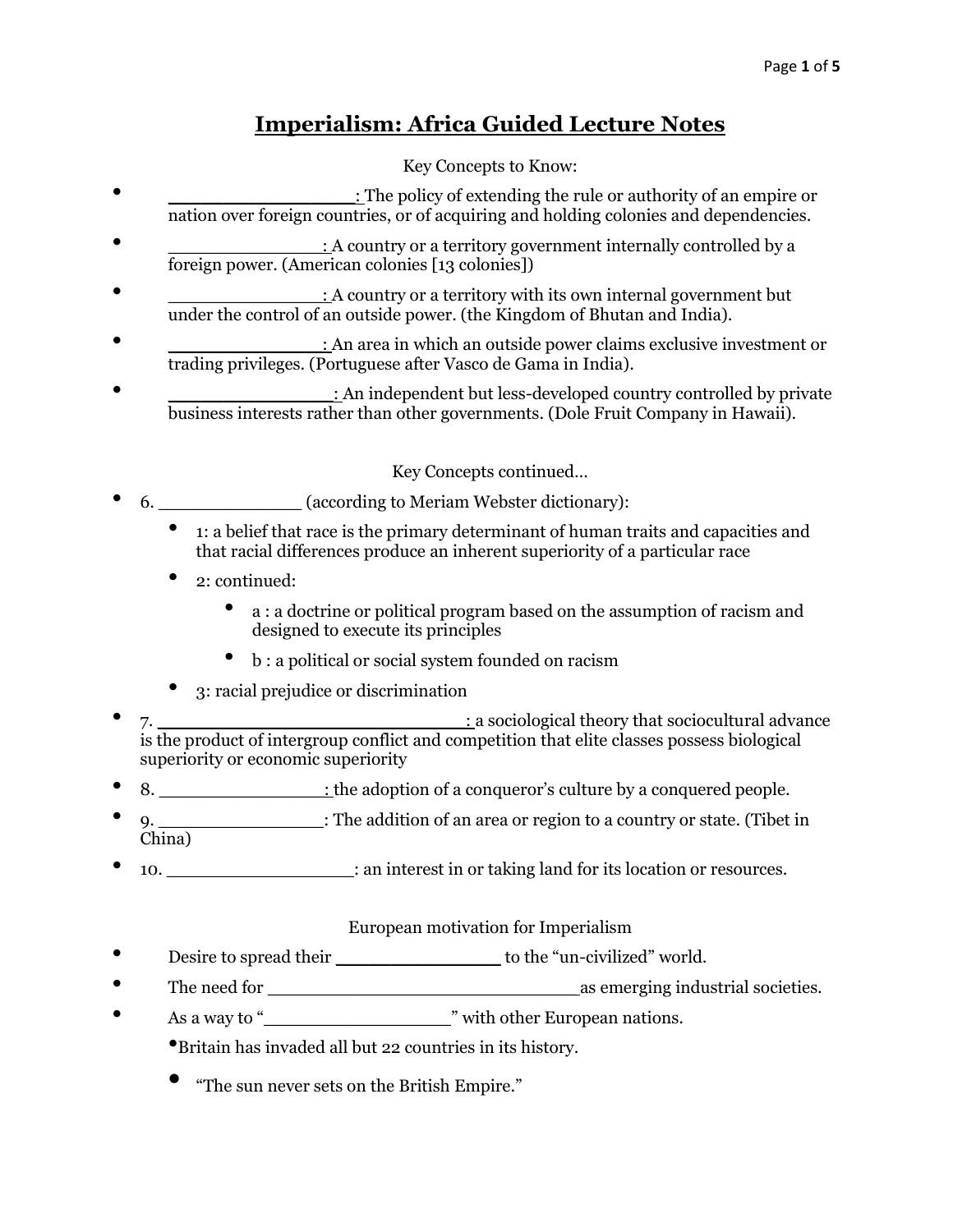- What could make resistance difficult?
	- Estimated 3,000 distinct groups
	- Estimated  $2,000$   $\qquad \qquad$

Berlin Conference: 1884-1885

- Original goal: Establish an agreement on a territorial dispute for the Congo. (\_\_\_\_\_\_\_\_\_\_)
- \_\_\_\_\_\_\_\_\_\_\_\_\_\_\_\_\_\_\_\_\_\_\_\_\_\_\_: Divide Africa among European Nations.
- Germany had little influence in Africa
	- Only unified for 13 years.
	- Prestige to Otto von Bismarck and Germany as a European Power for hosting this conference.
- No African \_\_\_\_\_\_\_\_\_\_\_\_\_ at this conference-- not even from independent African countries.

Reasons for settling Africa and Asia

- Social \_\_\_\_\_\_\_\_\_\_\_\_\_\_\_\_\_\_\_\_\_\_\_\_: European reasoning: if natural selection led to progress—the same can be said for societies.
- Some proponents argued: their powerful American and European states were justified in  $\alpha$  advantage.
- Some were concerned with the "white man's burden". Meaning, they were acting benevolent, to help less advanced \_\_\_\_\_\_\_\_\_\_\_\_\_\_\_\_\_ to catch up with the civilized world.

Background South Africa

- Boer: "husbandman" or "farmer"
- Began settling the \_\_\_\_\_\_\_\_\_\_\_\_\_\_\_\_\_\_\_\_\_\_\_\_\_\_\_\_\_\_\_\_\_\_\_\_
	- Begin: 1652
- Dutch East India Company charged with operating the Cape of Good Hope
- This location will be used as a \_\_\_\_\_\_\_\_\_\_\_\_\_\_\_\_\_\_\_ location
	- A "pitstop" between Atlantic trade networks and Indian trade networks to resupply their ships
- Mediterranean \_\_\_\_\_\_\_\_\_\_\_\_\_\_\_\_\_\_\_\_ allows for a good environment to live and grow crops.

### South Africa

- Modern \_\_\_\_\_\_\_\_\_\_\_\_\_\_\_\_\_\_\_\_\_\_\_\_ descended from the original group of settlers.
- Overtime, the market became \_\_\_\_\_\_\_\_\_\_\_\_\_\_\_\_\_\_\_\_\_\_\_\_\_\_.
- Dutch had many \_\_\_\_\_\_\_\_\_\_\_\_\_\_\_\_\_\_\_\_ of the indigenous populations
- Whites were a minority in this society
- Overtime, the started moving north to settle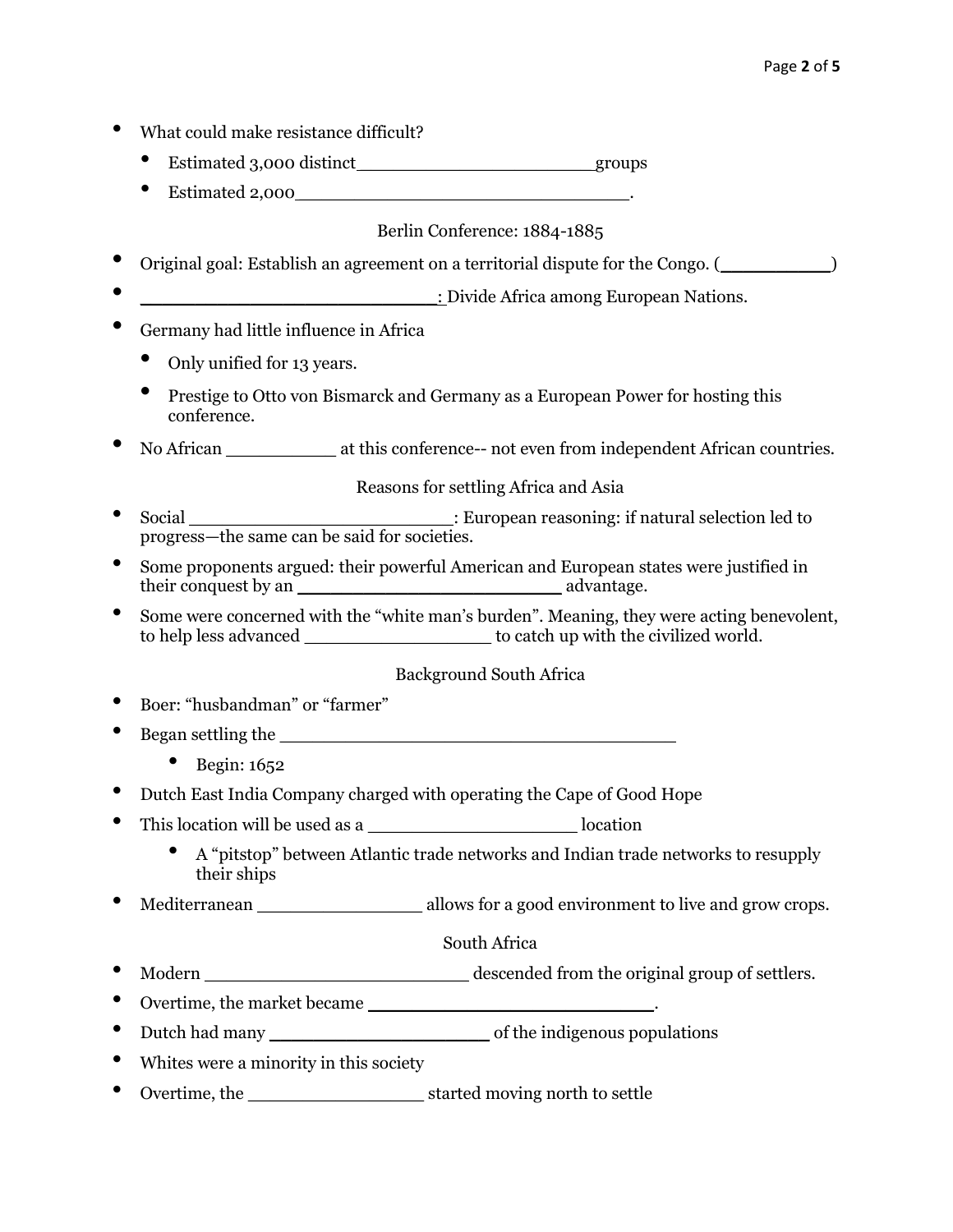#### British take over

- As a result of the \_\_\_\_\_\_\_\_\_\_\_\_\_\_\_\_\_\_\_\_\_\_ wars, Britain acquires South Africa.
- Push liberal ideas including the freeing of \_\_\_\_\_\_\_\_\_\_\_\_\_\_\_\_\_\_\_\_\_.
- The Dutch do not like these new policies—many move further north to get away from British \_\_\_\_\_\_\_\_\_\_\_\_\_\_\_\_\_\_\_\_\_\_.

#### Introduction of Apartheid

- 1852: Britain grants some \_\_\_\_\_\_\_\_\_\_\_\_\_\_\_\_\_\_\_\_\_\_\_\_ to South Africa
- South Africa introduces the \_\_\_\_\_\_\_\_\_\_\_\_\_\_\_\_\_\_\_\_\_\_\_ system
	- Systematic \_\_\_\_\_\_\_\_\_\_\_\_\_\_\_
	- Separates whites from blacks

The clash over South Africa

- Second war of Independence, also known as the South Africa War or  $\Box$ 
	- 1899-1902
- British have 500,000 troops stationed in South Africa
- The Dutch Boers had about 88,000 troops
- \_\_\_\_\_\_\_\_\_\_\_\_ is difficult
- \_\_\_\_\_\_\_\_\_\_\_\_\_\_\_\_\_\_\_\_\_\_\_\_\_\_ lines are strained
- Transportation is difficult

The Clash over South Africa

- Boers play defensive and let the \_\_\_\_\_\_\_\_\_\_\_\_\_\_\_\_\_ attack
	- Worked out great for the Boers
- Preview to see what WWI may look like.
	- Defended positions with
	- Many troops armed with
	- Cannons
- British win
	- Gain access to the largest gold mine in the world.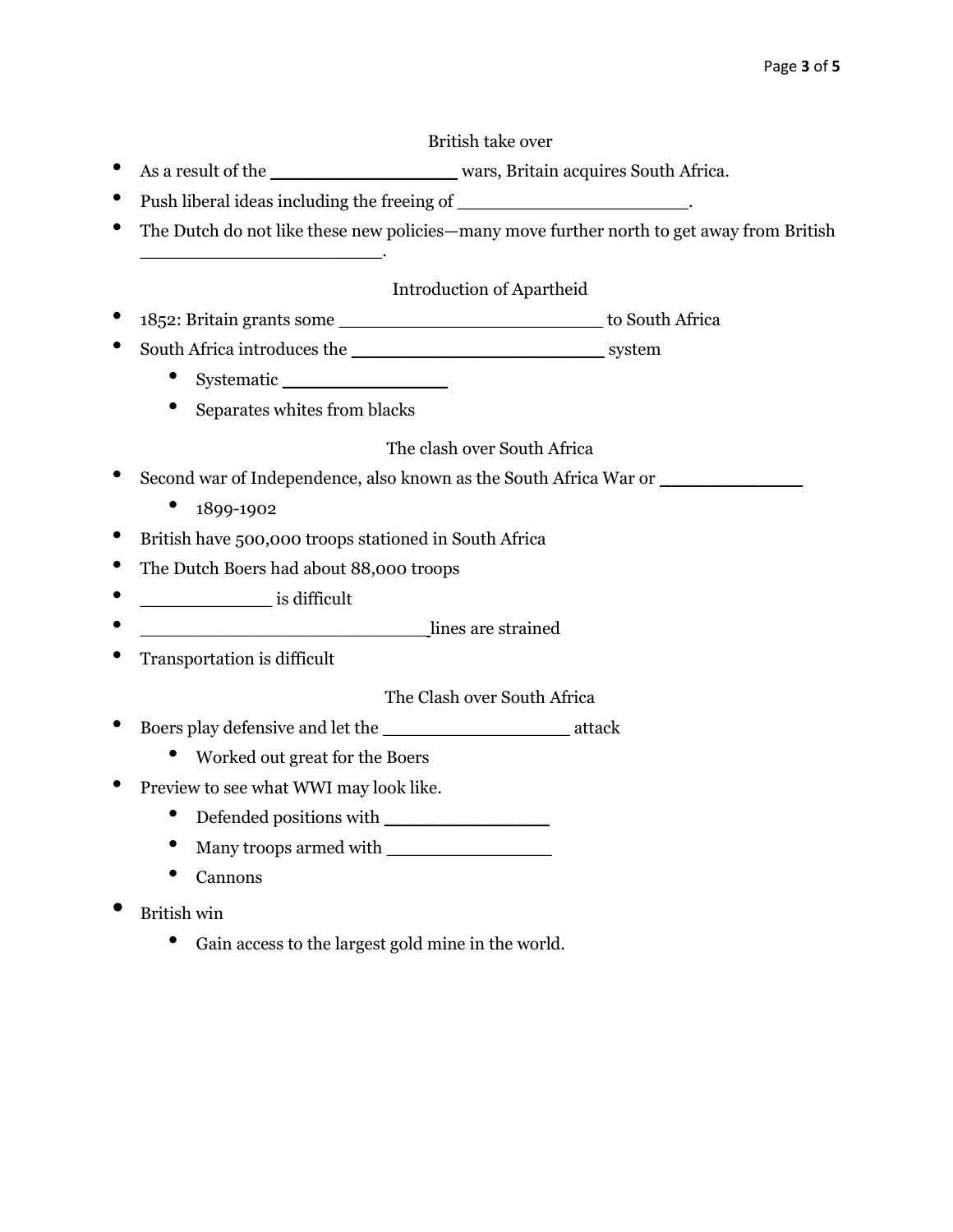### Zulu Kingdom

- Shaka Zulu– skilled military \_\_\_\_\_\_\_\_\_\_\_\_\_\_ and \_\_\_\_\_\_\_\_\_\_\_\_\_
- <sup>1816</sup>—create a large inland state

• \_\_\_\_\_\_\_\_\_\_\_\_\_\_\_\_\_\_\_\_\_\_\_\_\_\_\_

- Ruled with an \_\_\_\_\_\_\_\_\_\_\_\_\_\_\_\_\_\_\_
- Any opposition was sentenced to \_\_\_\_\_\_\_\_\_\_\_\_\_\_\_\_\_\_\_\_
- Divided his military into 4 units and used the same plan to win battles
	- Use the 1<sup>st</sup> main force to attack the front,  $2^{nd}$  and  $3^{rd}$  groups would encircle around their opponent and attack their enemy from behind
	- $\bullet$  4<sup>th</sup> group was used as back up just in case the enemy broke their lines

### Anglo Zulu War

- 6-month war in 1879
- \_\_\_\_\_\_\_\_\_\_\_\_\_\_\_\_\_\_\_\_\_\_\_\_\_\_ want to use the Zulu as labor for their diamond mines
- Zulu fight with Ox Hyde \_\_\_\_\_\_\_\_\_\_\_\_\_\_\_\_ and long \_\_\_\_\_\_\_\_\_\_\_\_\_\_\_\_\_\_\_\_\_\_\_\_\_\_\_\_\_\_\_
- British fight with \_\_\_\_\_\_\_\_\_\_\_\_\_\_\_\_\_\_\_\_\_\_\_\_\_\_\_\_
- Zulu lose

### Menelik II Background

- Baptized as  $\blacksquare$
- Father was to become king of Shewa.
	- Father died 1855
- Menelik taken prisoner by
	- While in custody, continued his education
	- Also married one of the Emperors daughters
- Escaped custody and changed his name
	- \_\_\_\_\_\_\_\_\_\_\_\_\_\_\_\_\_\_\_\_\_\_\_\_\_
		- Direct descendent of Menelik from the 10<sup>th</sup> century
		- Claimed descendent from the Solomonic Line

### Menelik continued

- Returns to \_\_\_\_\_\_\_\_\_\_\_\_\_\_\_\_\_\_\_ to claim his title as King
- Swears allegiance to \_\_\_\_\_\_\_\_\_\_\_\_\_\_\_\_\_\_\_\_\_\_\_\_\_, but secretly wants to be emperor.
- Yohannes rules as Emperor from 1872-1889.
	- Dies in battle in 1889
- Menelik II has the strongest \_\_\_\_\_\_\_\_\_\_\_\_\_\_\_\_\_\_\_\_\_\_ to the title of Emperor